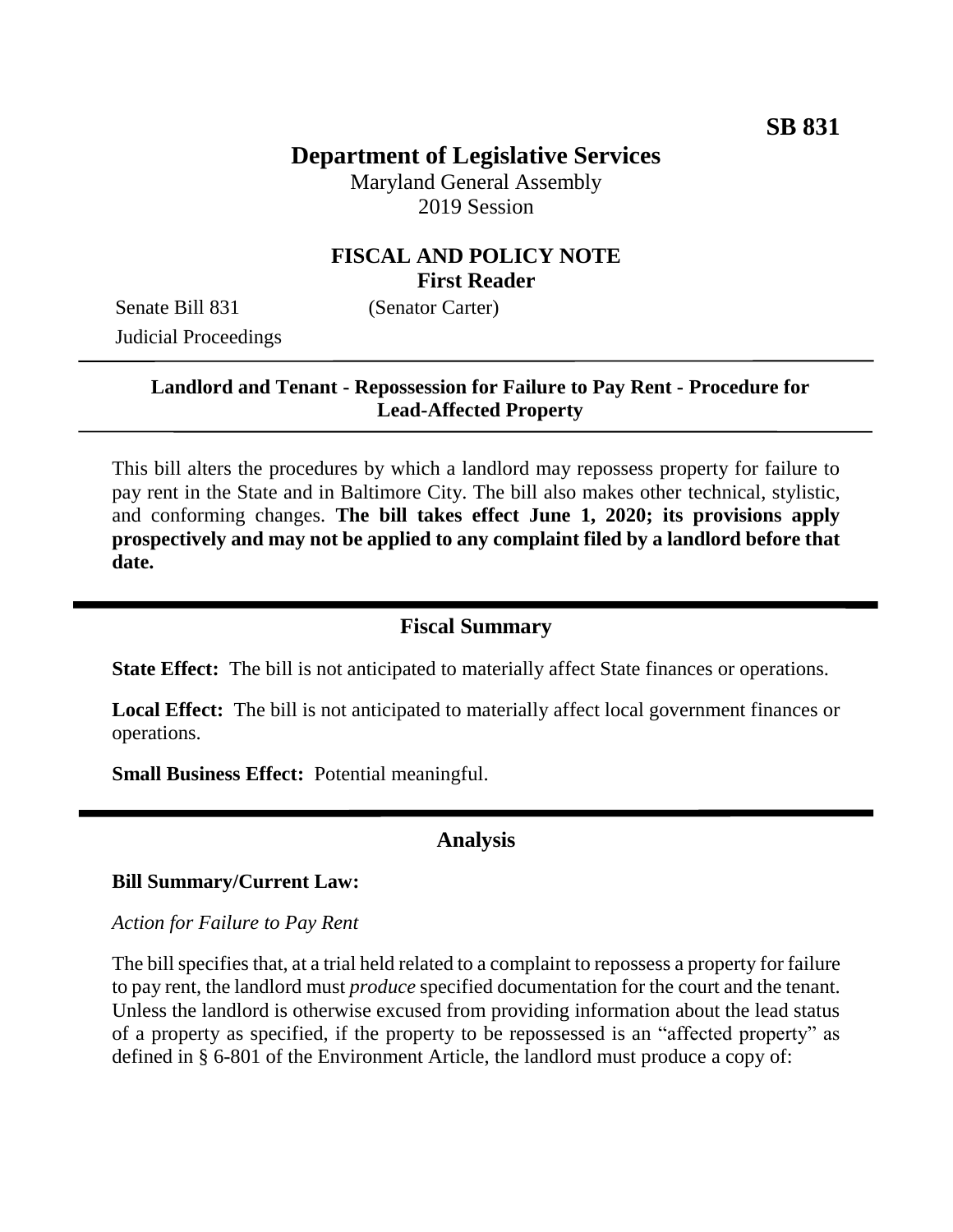- a current certificate of lead-free or limited lead-free housing for the property, as authorized under specified provisions of the Environment Article; or
- a current risk reduction inspection certificate for the property, as required by specified provisions of the Environment Article.

Under the bill, the landlord must also produce a copy of the rental registration, permit, or license, if a rental registration, permit, or license is required by the jurisdiction in which the rental property is located. The court must dismiss a complaint if the landlord is required but unable to produce the required documentation related to the status of the affected property. The validity of the required documentation *may not* be an issue of fact at trial.

Under current law, an "affected property" is one that is at risk for lead paint contamination, as specified. If the property to be repossessed is an affected property, the complaint is required to *state* that the landlord has registered the affected property as required under the Environment Article and kept the registration current. The complaint must also provide the inspection certificate number for the inspection conducted for the current tenancy, or state that the owner is unable to provide an inspection certificate number because:

- the owner has requested that the tenant allow the owner access to the property to perform the work required under the Environment Article;
- the owner has offered to relocate the tenant in order to allow the owner to perform work if the work will disturb the paint on the interior surfaces of the property and to pay the reasonable expenses the tenant incurs directly related to the relocation; and
- the tenant has refused to allow access to the owner or refused to vacate the property in order for the owner to perform the required work.

The validity of the information provided by the landlord may not be an issue of fact at trial.

#### *Baltimore City*

The bill requires a rental property in Baltimore City to be in compliance with specified registration, permit, or license requirements in the Baltimore City Code and the Environment Article before a landlord may file a complaint for repossession of the property for failure to pay rent.

The bill also expands the authority of a judge in Baltimore City to adjourn the proceedings by enabling either party to obtain documents or other proof of a claim or defense. Existing provisions authorize the judge to adjourn the trial in the interest of justice for up to seven days.